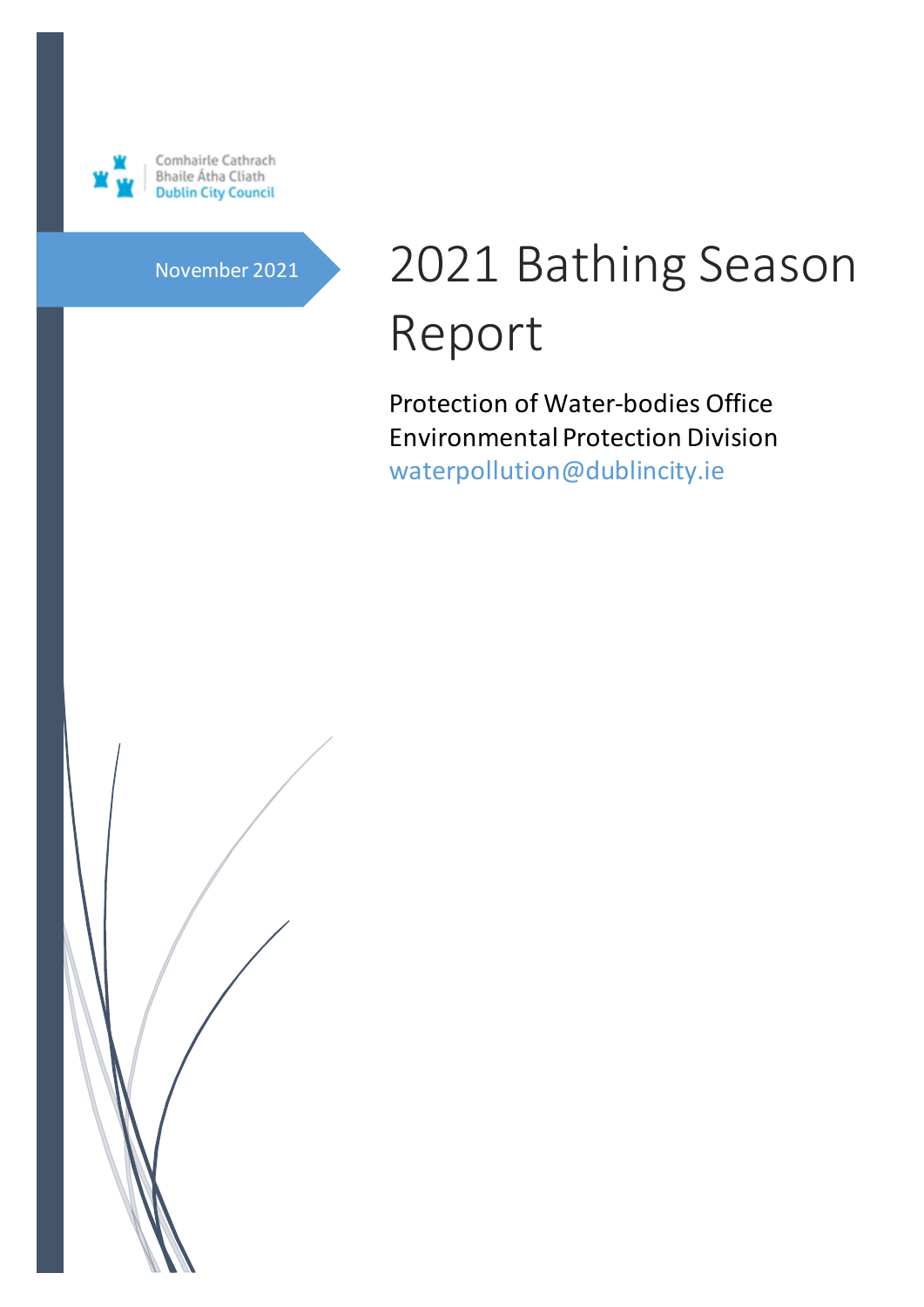

# **2021 Bathing Water Summary Report**

#### 1. Introduction

Dublin City Council (DCC) manages and monitors water quality at six bathing water locations. This customer service is delivered by the Environmental Protection Division, in accordance with the *Bathing Water Regulations SI 79 of 2008*. Dollymount and Sandymount Strands are designated bathing waters, the North Bull Wall, Half Moon, Shelley Banks and Merrion Strand are recognised by the Environmental Protection Agency as other monitored waters.

The bathing season is defined by the Regulations as the period between June  $1<sup>st</sup>$  to September 15<sup>th</sup> each year. During this period, irrespective of designation, DCC samples all six bathing locations on at least twenty separate occasions. In advance of the season, a sampling schedule is agreed with the Environmental Protection Agency. Investigative samples throughout the season further supplement the planned sampling events.

DCC monitors bathing water quality all year round, with water quality monitored on a fortnightly basis outside of the season. Results of all sampling events are available in both hard and softcopy formats. Hardcopy results are available to view in designated cabinets located at the entrance to each bathing location. Softcopy results are available on the Dublin City Council website, at the following lin[k www.dublincity.ie/bathingwater.](http://www.dublincity.ie/bathingwater)

#### 2. 2021 scheduled bathing water quality results

Bathing water results can be classified as Excellent, Good, Sufficient or Poor. Bacteria results are compared against predefined thresholds to determine the appropriate classification, as illustrated in the table below.



CFU = Colony Forming Unit

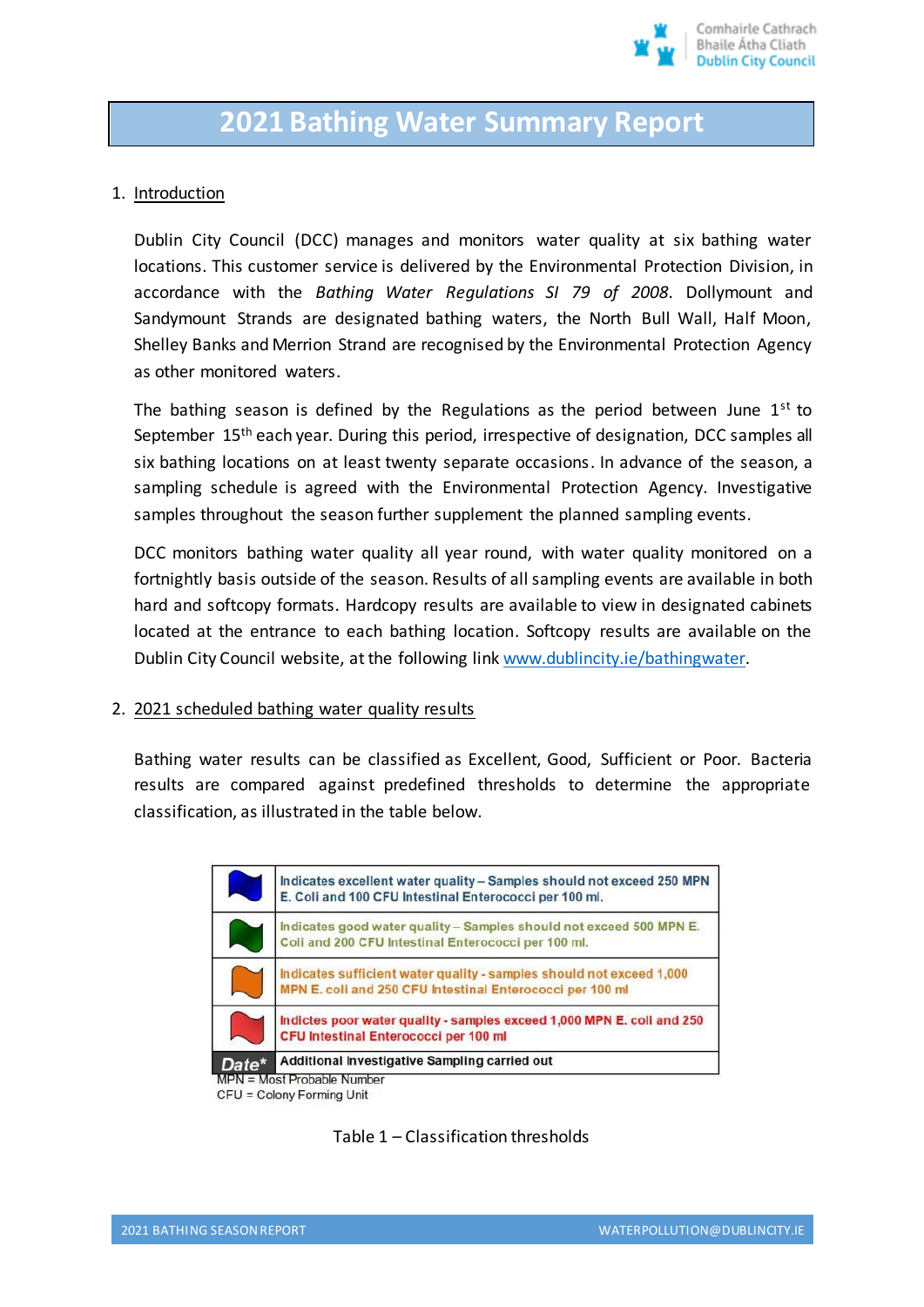

Results of 2021 scheduled samples have been summarised in Figure 1 and Table 2 below. Directional arrows indicate the change in classification trends at designated bathing waters.

| <b>Bathing Water</b> | <b>Excellent</b> |  | Good                         |  | <b>Sufficient</b> |  | Poor |  |
|----------------------|------------------|--|------------------------------|--|-------------------|--|------|--|
| Dollymount Strand    | 18               |  | $\qquad \qquad \blacksquare$ |  | 1                 |  |      |  |
| Sandymount Strand    | 14               |  | $\overline{\phantom{0}}$     |  | 1                 |  | 5    |  |
| North Bull Wall      | 14               |  | $\overline{2}$               |  | $\overline{2}$    |  | 2    |  |
| Half Moon            | 20               |  | $\qquad \qquad \blacksquare$ |  |                   |  |      |  |
| <b>Shelly Banks</b>  | 18               |  | $\overline{2}$               |  |                   |  |      |  |
| Merrion Strand       | 16               |  | $\qquad \qquad \blacksquare$ |  | 2                 |  | 2    |  |

*Table 2 – Summary of 2021 bathing season results*

| 2021 (Inside Bathing season)                                                                                                                                                                                                                                                                                                                                                                                                                                                                                                                                                        |       |       |       |  |  |                   |       |  |  |  |                                                 |  |  |       |                   |       |
|-------------------------------------------------------------------------------------------------------------------------------------------------------------------------------------------------------------------------------------------------------------------------------------------------------------------------------------------------------------------------------------------------------------------------------------------------------------------------------------------------------------------------------------------------------------------------------------|-------|-------|-------|--|--|-------------------|-------|--|--|--|-------------------------------------------------|--|--|-------|-------------------|-------|
| <b>DATE OF SAMPLE</b>                                                                                                                                                                                                                                                                                                                                                                                                                                                                                                                                                               | 25/05 | 08/06 | 15/06 |  |  | 22/06 27/06 05/07 | 06/07 |  |  |  | 13/07 20/07 27/07 03/08 09/08 10/08 18/08 23/08 |  |  | 25/08 | 01/09 05/09 07/09 | 15/09 |
| <b>DOLL YMOUNT</b>                                                                                                                                                                                                                                                                                                                                                                                                                                                                                                                                                                  |       |       |       |  |  |                   |       |  |  |  |                                                 |  |  |       |                   |       |
| <b>SANDYMOUNT</b>                                                                                                                                                                                                                                                                                                                                                                                                                                                                                                                                                                   |       |       |       |  |  |                   |       |  |  |  |                                                 |  |  |       |                   |       |
| <b>MERRION</b>                                                                                                                                                                                                                                                                                                                                                                                                                                                                                                                                                                      |       |       |       |  |  |                   |       |  |  |  |                                                 |  |  |       |                   |       |
| <b>SHELLEY BANKS</b>                                                                                                                                                                                                                                                                                                                                                                                                                                                                                                                                                                |       |       |       |  |  |                   |       |  |  |  |                                                 |  |  |       |                   |       |
| <b>HALF MOON</b>                                                                                                                                                                                                                                                                                                                                                                                                                                                                                                                                                                    |       |       |       |  |  |                   |       |  |  |  |                                                 |  |  |       |                   |       |
| <b>NORTH BULL WALL</b><br><b>CAUSEWAY</b>                                                                                                                                                                                                                                                                                                                                                                                                                                                                                                                                           |       |       |       |  |  |                   |       |  |  |  |                                                 |  |  |       |                   |       |
| Figure 1 – Summary of 2021 bathing water results available online<br>When the 2020 and 2021 results were compared, the following observations were found.<br>Dollymount Strand had an increase in both Sufficient and Poor events by 1 however, the<br>number of Good sampling events decreased by 2. The total of Excellent events at<br>Dollymount Strand remained unchanged at 18.<br>Sandymount Strand had an increase in Poor events by 4 and Sufficient events by 1. The<br>number of Excellent events decreased by 5 to a total of 14.<br>3. Summary of 2021 warnings raised |       |       |       |  |  |                   |       |  |  |  |                                                 |  |  |       |                   |       |
| DCC is proactive in ensuring that we raise the appropriate warnings when a temporary<br>deterioration in bathing water quality has occurred or is predicted to occur. Depending on<br>the incident, warnings can include prior or temporary bathing prohibitions. DCC are<br>required to consult with the Health Service Executive prior to raising or lifting a warning.<br>Table 3 summarises the type, duration and likely cause of warnings raised in 2021.                                                                                                                     |       |       |       |  |  |                   |       |  |  |  |                                                 |  |  |       |                   |       |

*Figure 1 – Summary of 2021 bathing water results available online*

## 3. Summary of 2021 warnings raised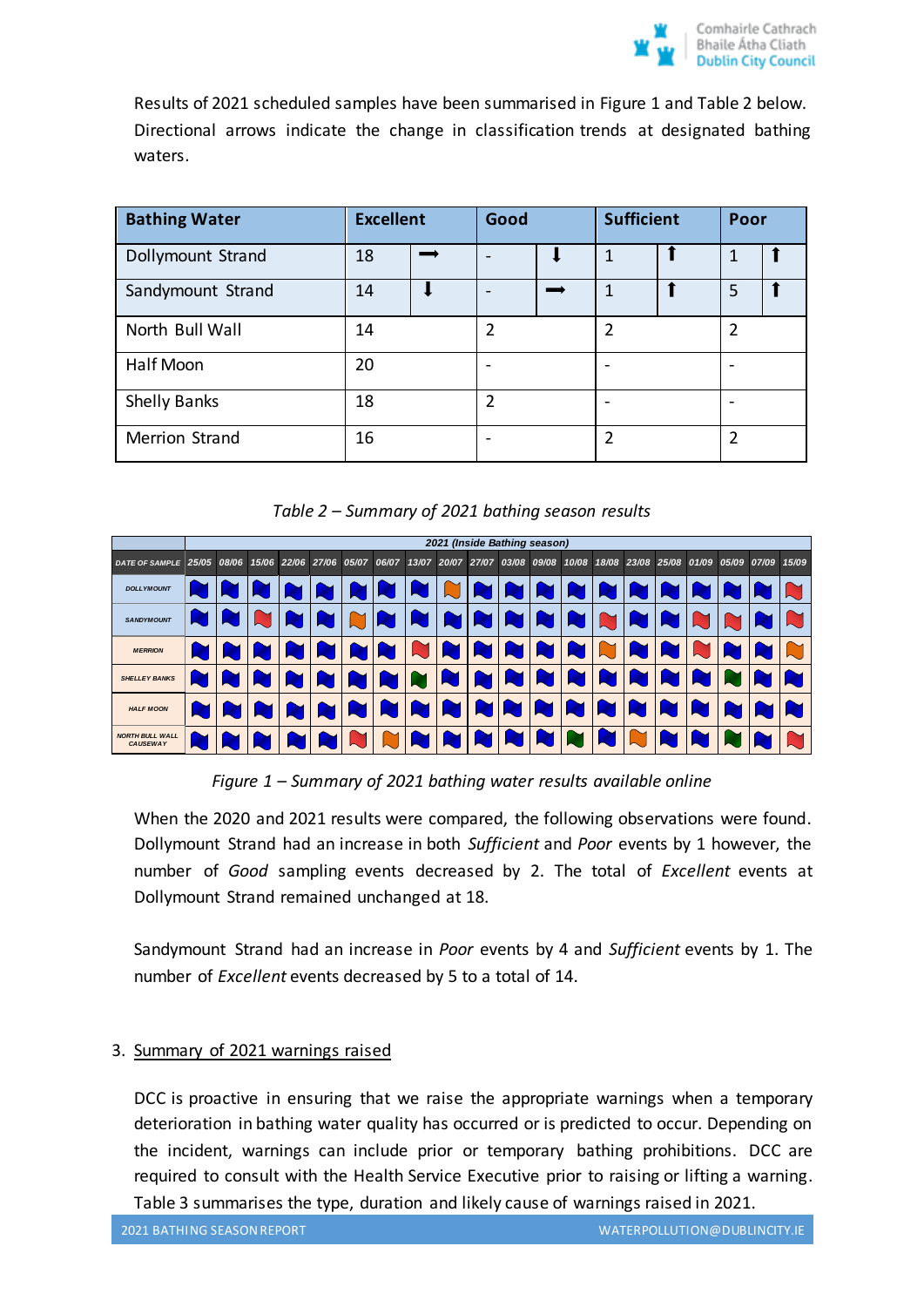

| <b>Start</b><br>date | <b>End date</b> | <b>Type of warning</b>                         | Likely cause/s of<br>contamination | <b>Affected Bathing Water</b> |  |  |
|----------------------|-----------------|------------------------------------------------|------------------------------------|-------------------------------|--|--|
|                      |                 |                                                |                                    |                               |  |  |
| 15/06/21             | 20/06/21        | Temporary bathing prohibition                  | Dog fouling event                  | Sandymount Strand             |  |  |
| 05/07/21             | 12/07/21        | <b>Prior Warning</b>                           | n/a                                | Sandymount Strand             |  |  |
|                      |                 |                                                |                                    | Dollymount Strand             |  |  |
| 26/07/21             | 30/07/21        | <b>Prior Warning</b>                           | n/a                                | Dollymount Strand             |  |  |
|                      |                 |                                                |                                    | Sandymount Strand             |  |  |
| 18/08/21             | 25/08/21        | Temporary bathing prohibition                  | <b>Storm Water</b>                 | Sandymount Strand             |  |  |
|                      |                 |                                                | Overflow/Elm Park                  |                               |  |  |
|                      |                 |                                                | Stream/Dog Fouling event           |                               |  |  |
| 22/08/21             | 25/08/21        | Precautionary temporary bathing<br>prohibition | <b>Storm Water Overflow</b>        | <b>Dollymount Strand</b>      |  |  |
| 02/09/21             | 09/09/21        | Temporary bathing prohibition                  | Elm Park Stream/Dog                | Sandymount Strand             |  |  |
|                      |                 |                                                | fouling event                      |                               |  |  |
| 15/09/21             | 22/09/21        | Temporary bathing prohibition                  | Dog fouling event                  | Sandymount Strand             |  |  |
| 15/09/21             | 22/09/21        | Temporary bathing prohibition                  | Dog fouling event                  | Dollymount Strand             |  |  |

# *Table 3 – Summary of temporary prohibitions and prior warnings raised in 2021*

While storm water overflows and contaminated streams remain pressures on bathing water quality, dog fouling events have proved to be a significant pressure and root cause of many bathing water failures and prohibitions during the season. See Section 4 for more details.

## 4. PCR testing 2021

Since 2020, Dublin City Council, in collaboration with the UCD School of Biomolecular and Biomedical Science, has included novel testing methodologies as part of its investigative monitoring programme to differentiate between faecal contamination of human and animal origin. This information has been particularly useful in identifying possible sources of pollution not attributable to the drainage infrastructure system.

Both humans and animals, including marine birds, have gut bacteria which are specific to the species. By identifying and quantifying these bacteria it is possible to determine whether the source of faecal contamination might be attributable to human or non-human sources (or a combination of both).

Polymerase Chain Reaction or PCR testing allows this determination to be completed by looking for species specific genetic markers. During the bathing season samples were taken to identify human, canine and marine bird markers. This work was investigative and complemented the scheduled monitoring programme.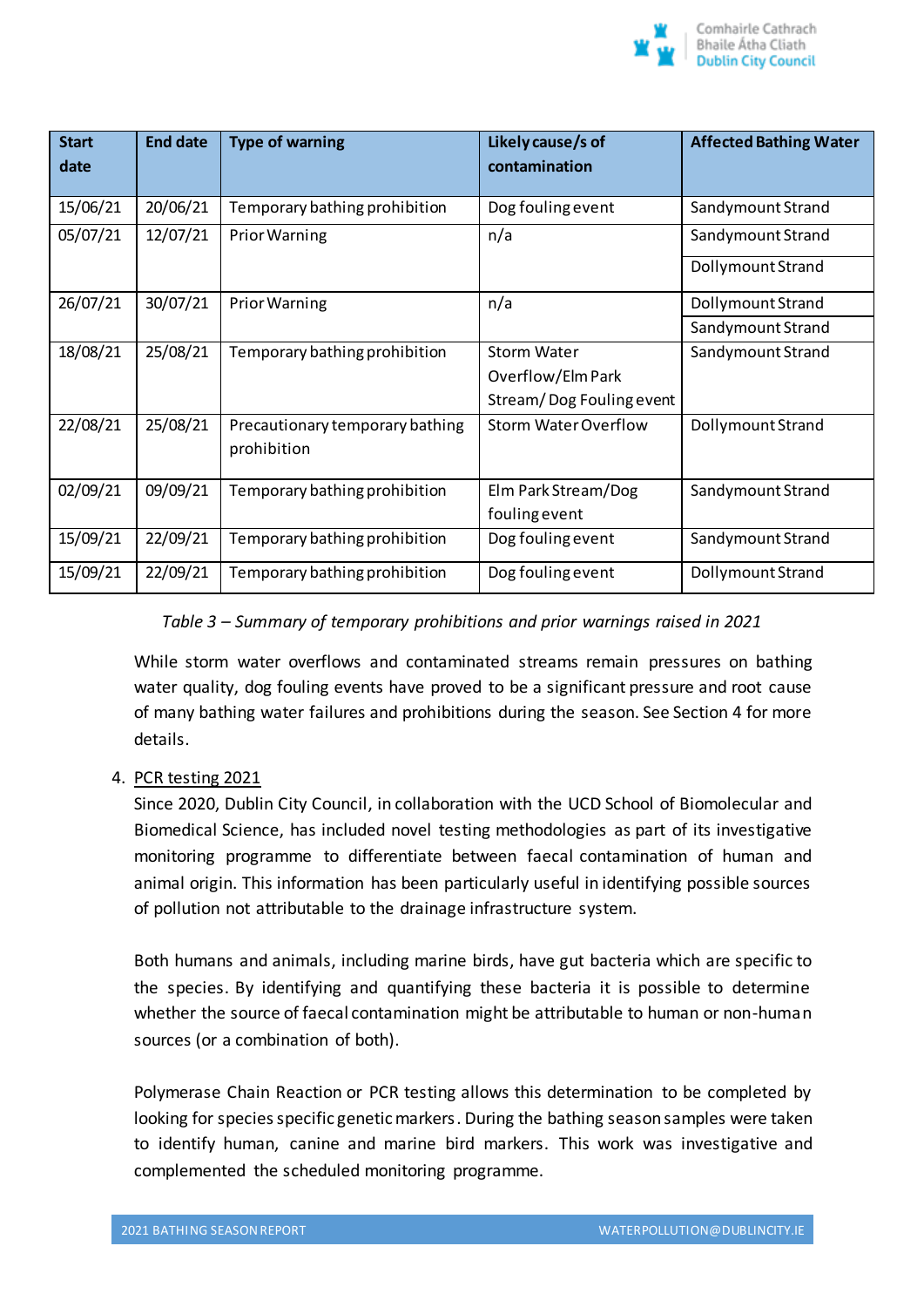This valuable additional information has allowed DCC to identify the likely source of a pollutant when we receive an unexpected poor or failed assessment of our bathing waters.

A review of 2021 PCR analysis carried out by University College Dublin, indicated that the dog faeces marker was the most frequently detected and quantified faeces marker and at times reached very high levels. While dog fouling was known to be a pressure on water quality, the true extent of its proliferation and damage has been highlighted via PCR analysis. A summary of PCR analysis is illustrated in the below table.



*Table 4 – Summary of PCR results*

Dog fouling is unlike other water quality pressures, it is easily remediated and wholly preventable. DCC encourages all dog walkers to pick up after their pet, especially on the beach. Further information on the impact dog fouling has on bathing water quality is available at the following link - [https://www.dublincity.ie/residential/environment/water](https://www.dublincity.ie/residential/environment/water-and-wastewater/water-pollution-control/water-pollution-control-reports)[and-wastewater/water-pollution-control/water-pollution-control-reports.](https://www.dublincity.ie/residential/environment/water-and-wastewater/water-pollution-control/water-pollution-control-reports)

## 5. Communications with stakeholders

Dublin City Councils website was recently updated to improve customer navigation and experience. A FAQ section was introduced to the bathing water webpage, to address most commonly received queries. The webpage also includes links to relevant water quality reports, publications and media releases.